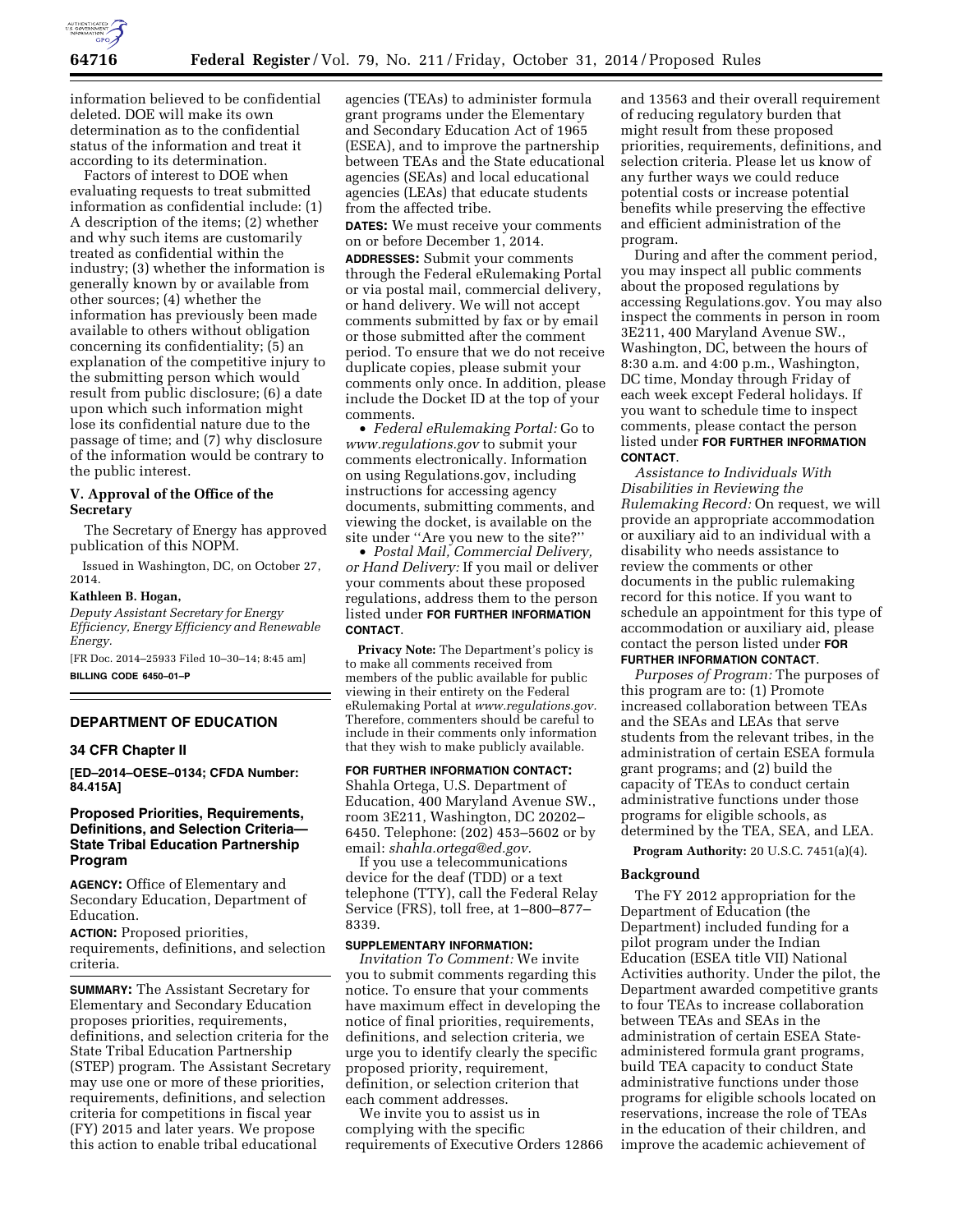American Indian and Alaska Native students (see 77 FR 31592, May 29, 2012).

TEAs from a tribe with a reservation on which there was at least one public school were eligible to apply for the STEP pilot. Applicants were required to submit a preliminary agreement between the TEA and SEA that included a list of eligible participating schools and letters of support from participating LEAs, as well as a description of the programs, functions, and capacitybuilding activities to be included in the project. We then required grantees to submit a final agreement providing additional detailed information within nine months after the start of the first grant period. The four grantees all submitted the final agreement and received continuation awards for the second year and will receive continuation awards for the final year of their grant awards.

For the STEP pilot competition, the Department waived notice-andcomment rulemaking because the competition was conducted under new program authority. Under the Administrative Procedure Act (5 U.S.C. 553), the Department generally offers interested parties the opportunity to comment on proposed priorities, requirements, definitions, and selection criteria. Section 437(d)(1) of the General Education Provisions Act (GEPA), however, allows the Secretary of Education to exempt from rulemaking requirements, regulations governing the first grant competition under a new program authority, and the STEP pilot competition qualified for this exemption. For the STEP pilot competition, we used the selection criteria in the Education Department General Administrative Regulations (34 CFR 75.210).

*Tribal Consultation:* On January 29 and February 5, 2014, the Department solicited tribal input on the STEP program before starting the rulemaking process, pursuant to Executive Order 13175 (''Consultation and Coordination With Indian Tribal Governments''). Tribal members participated in person and by virtual media. A total of 89 tribal members participated, of whom 17 were tribal leaders.

We sought input concerning the type and scope of functions that TEAs should assume under the grant program. Some participants favored continuing the STEP program's focus on SEA-type activities while others supported a focus on LEA-type activities. Participants were generally interested in TEAs building capacity to provide a broader range of educational services for students than had initially been

designed and implemented in the STEP pilot.

*Proposed Priorities:* This notice contains two proposed priorities.

### **Background**

We would like to minimize any competitive disadvantage that newly created TEAs and TEAs with relatively little experience operating education programs may have compared to FY 2012 STEP grantees or established TEAs that have existing relationships with their LEAs or SEAs.

In order to create more opportunities for newly established TEAs, we propose to establish separate priorities for established TEAs and TEAs with limited prior experience, to enable us to award grants to TEAs in each of these two categories. Because the purpose of the STEP grants is to build TEA capacity, we want to have the option of ensuring that grants do not go solely to TEAs with the most capacity and experience, and that less experienced TEAs are able to be competitive. On the other hand, we will ensure that when grants go to less experienced TEAs, that those grantees have the ability to carry out the grant, by using selection criteria designed to reward applicants with the requisite grant-management capacity and high-quality plan. We plan to make grants of four or five years' duration. We learned from the pilot grants that three years is not sufficient for full implementation of the grantees' plans. For any competition, we will announce the length of the grant period through a notice inviting applications published in the **Federal Register**.

#### *Proposed Priority 1—Established TEAs*

To meet this priority, a TEA must be an established TEA.

# *Proposed Priority 2—TEAs With Limited Prior Experience*

To meet this priority, a TEA with limited prior experience is, for any STEP competition, a TEA that has not received a previous STEP grant, and does not meet the definition of an ''established TEA.''

#### **Types of Priorities**

When inviting applications for a competition using one or more priorities, we designate the type of each priority as absolute, competitive preference, or invitational through a notice in the **Federal Register**. The effect of each type of priority follows:

*Absolute priority:* Under an absolute priority, we consider only applications that meet the priority (34 CFR 75.105(c)(3)).

*Competitive preference priority:*  Under a competitive preference priority, we give competitive preference to an application by (1) awarding additional points, depending on the extent to which the application meets the priority (34 CFR 75.105(c)(2)(i)); or (2) selecting an application that meets the priority over an application of comparable merit that does not meet the priority (34 CFR 75.105(c)(2)(ii)).

*Invitational priority:* Under an invitational priority, we are particularly interested in applications that meet the priority. However, we do not give an application that meets the priority a preference over other applications (34 CFR 75.105(c)(1)).

### **Proposed Requirements**

### **Background**

In administering the STEP pilot, we learned valuable lessons that inform our proposed changes to the STEP program.

*Tribally Controlled Schools.* During webinars with potential applicants and discussions with successful grantees, we learned that TEAs want the flexibility to include in their projects both public schools on their reservations and tribally controlled schools funded by the Bureau of Indian Education (BIE) of the U.S. Department of the Interior. Although we propose to provide that flexibility (see the discussion of the definition of ''eligible school'' under Proposed Definitions), we also propose, under *Schools and Programs Included in Project,* that projects must include at least one public school, in order to meet the original STEP program goal enabling TEAs to gain experience in administering education programs in the public schools on their reservations. Applicants would be required to list the participating schools in the preliminary agreements that would be submitted with their applications. Some TEAs may currently play an important role in overseeing tribally controlled schools, which are tribal grant or contract schools funded by BIE. Therefore, we would also require the preliminary agreements to include an explanation of how the STEP funds will be used to supplement activities currently conducted by the tribe.

For projects that would include one or more tribally controlled schools, we are proposing, under *Schools and Programs Included in Project,* that applicants be required to submit a copy of the application to BIE. This will allow the Department and BIE to consult as to whether the TEA will be required to enter into an agreement with BIE that details the respective responsibilities of each entity. We would require such an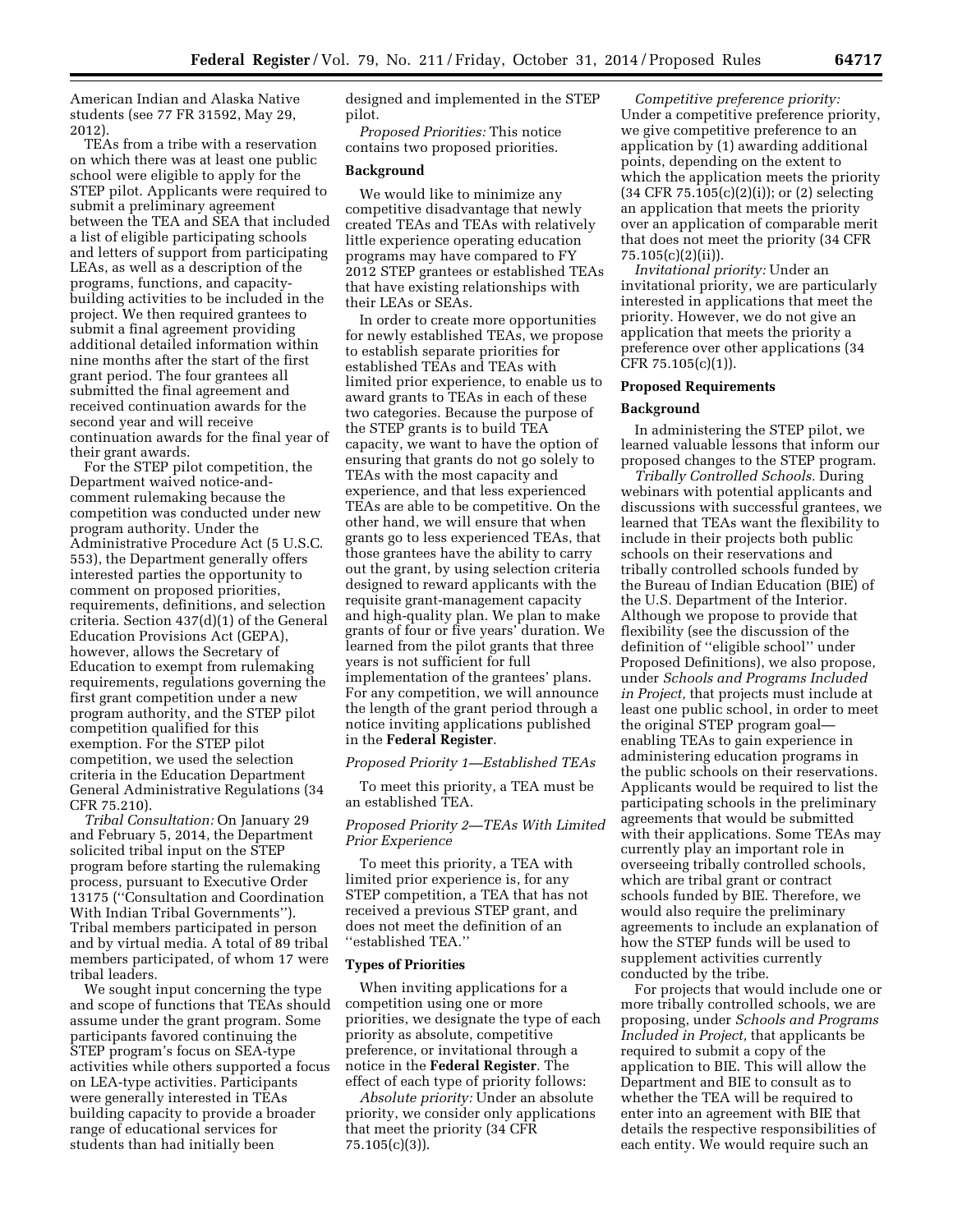agreement if the TEA proposes to conduct SEA-type activities with respect to the tribally controlled schools. For example, if the TEA proposes to monitor the schools for compliance with a State-administered ESEA formula grant program, such as title I, part A (Improving Academic Achievement of the Disadvantaged) or title II, part A (Improving Teacher Quality State Grants), we would require an agreement with BIE because that activity is normally conducted by BIE in its role as SEA with respect to those Department programs.

Under the proposed requirements, a project that includes tribally controlled schools would not be required to enter into an agreement with BIE if the TEA proposes to assume only LEA-type functions with respect to BIE-funded schools. Such LEA-type functions include direct implementation of a grant or staff professional development. However, for all projects that include one or more tribally controlled schools, the TEA applicant must submit a copy of the application to BIE, to enable the appropriate determination to be made. If an agreement with BIE is required, the grantee would submit that agreement to the Department at the same time as the final agreement. If a required agreement with BIE is not reached, the TEA can omit the tribally controlled schools from the STEP grant and include in its final agreement, to be submitted in year one of the grant period, only the public schools on which the SEA, LEA, and TEA have agreed. If that occurs, the grantee would be required to submit a revised budget, and depending on the circumstances, we may reduce the grant award. Nothing in these requirements would prevent any TEA from entering a voluntary agreement with BIE regarding issues such as data-sharing, and any agreement required by the STEP grant need not be limited in time or scope to the STEP activities.

*Formula Grant Programs to be Included in STEP Projects.* We also propose, based on feedback that we received, to expand the types of formula grant programs that can be included in STEP projects (see the discussion of the definition of ''ESEA formula grant program'' under Proposed Definitions). However, we propose a requirement, described under *Schools and Programs Included in Project,* that projects that include the ESEA title VII Indian education formula grants (which are direct grants to LEAs) as a focus of the STEP grant also include at least one State-administered ESEA formula grant program, in keeping with the purpose of the STEP program.

*LEA Commitment.* We learned from administering the STEP pilot grants that, in order for projects to be successful, the cooperation of the LEA is essential, and a letter of support signed by the LEA, which was required as part of the STEP pilot application, is not always sufficient to ensure the LEA's cooperation. Thus we propose, under the preliminary and final agreement requirements, that in addition to the TEA and SEA, the LEA or LEAs be required to sign both these agreements as well. In addition, if the project is to include BIE-funded tribally controlled schools, those schools would also need to sign the preliminary and final agreements. These schools are usually direct recipients of ED formula grant funds through BIE, and their cooperation is essential to the success of a project that includes such schools.

*Functions to be Performed by TEAs.*  During our analysis of proposed project budgets for the STEP pilot, we learned that some TEAs are interested in conducting LEA-type activities rather than SEA-type activities, as well as accessing LEA-type student performance data on students who are tribal members. Therefore, under the preliminary agreement requirements, we propose to permit TEAs the flexibility to perform either SEA-type functions or LEA-type functions, under the chosen ESEA program, as agreed upon by the parties. The parties could also agree that the TEA will perform SEA-type functions for a certain program (e.g., title I) or for certain schools (e.g., a public school on the reservation), and LEA-type functions for another program (e.g., title VII) or for other schools (e.g., a tribally controlled school).

*Student Data.* In administering the STEP pilot grants, we learned that some TEAs are interested in obtaining data on tribal children attending public schools, and we received many questions concerning the privacy requirements of the Family Educational Rights and Privacy Act (FERPA) (section 444 of the General Education Provisions Act, 20 U.S.C. 1232g; 34 CFR part 99). FERPA generally prohibits the disclosure of personally identifiable information (PII) from a student's education records without the prior written consent of the student's parent. LEAs must comply with that requirement before disclosing PII from students' education records to TEAs, unless an exception to the general consent requirement applies that would permit the disclosure. Likewise, SEAs are subject to the FERPA requirements concerning the re-disclosure of PII from students' education records that they received from LEAs and schools in the State. An exception to FERPA's general

consent requirement permits LEAs or SEAs to designate an Indian tribe or TEA as its authorized representative to audit or evaluate Federal or Statesupported education programs, under the conditions set forth in the Department's regulations. See 34 CFR 99.3, 99.31(a)(3), 99.35. In addition, SEAs and LEAs may share with TEAs any records that have been properly deidentified, in which all PII has been removed. See 34 CFR 99.3 and 99.31(b)(1). Applicants are encouraged to review information and guidance regarding FERPA on the Family Policy Compliance Office's Web site at: *[http://](http://www2.ed.gov/policy/gen/guid/fpco/index.html)  [www2.ed.gov/policy/gen/guid/fpco/](http://www2.ed.gov/policy/gen/guid/fpco/index.html) [index.html.](http://www2.ed.gov/policy/gen/guid/fpco/index.html)* The proposed requirements for the preliminary agreement include a description of how the parties will comply with FERPA, if they propose that the TEA will have access to PII from student education records.

*Final Agreement Requirements.* We learned during the first year of the STEP pilot that the requirements for developing a final agreement were too prescriptive and, in some cases, redundant. The final agreement is crucial to a STEP project's success, and if the TEA is unable to submit a final agreement by the Departmentestablished deadline, it will not receive a continuation award under its grant. Therefore, we propose to streamline some of the elements for both the preliminary and final agreements to make them more practicable.

#### **Proposed Requirements**

The Assistant Secretary for Elementary and Secondary Education proposes the following requirements for this program. We may apply one or more of these requirements in any year in which this program is in effect.

*Eligible Applicant:* (a) A TEA that is from an eligible Indian tribe and authorized by its tribe to administer this program; or (b) a consortium of such TEAs.

# *Schools and Programs Included in Project*

(a) *Schools.* (1) Projects must include at least two eligible schools, at least one of which must be a public school.

(2) All schools included in the project must receive services or funds for the specific ESEA formula grant program(s) selected by the applicant.

(3) For projects that include one or more tribally controlled schools—

(i) The applicant TEA must include in its application evidence that it submitted a copy of the application to BIE; and

(ii) If the proposed project includes SEA-type functions with regard to the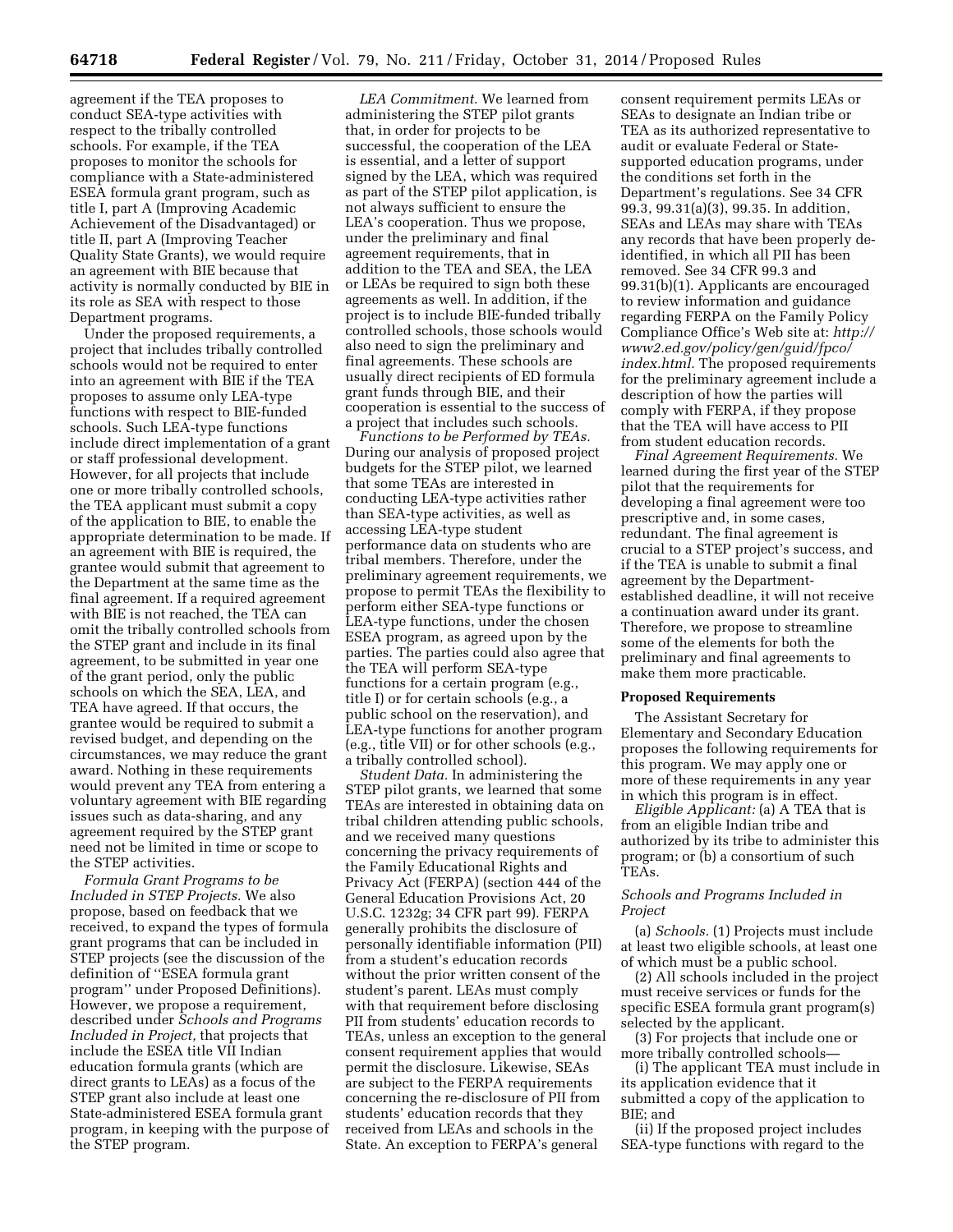tribally controlled school, the TEA may be required to enter into an agreement with BIE, to be submitted to the Department at the same time as the final agreement.

(b) *ESEA Formula Grant Programs.*  Projects must include at least one ESEA formula grant program that is Stateadministered.

*Preliminary Agreement:* An applicant must submit with its application for funding a signed preliminary agreement among the TEA, SEA, and LEA. Letters of support from an SEA or LEA will not meet this requirement and will not be accepted as a substitute.

The preliminary agreement must include:

(a) An explanation of how the parties will work collaboratively to administer selected ESEA formula grant programs in eligible schools;

(b) The primary ESEA formula grant program(s) for which the TEA will assume SEA-type or LEA-type administrative functions;

(c) A description of the primary SEAtype or LEA-type administrative functions that the TEA will assume;

(d) The training and other activities that the SEA or LEA, as appropriate, will provide for the TEA to gain the knowledge and skills needed to administer ESEA formula programs;

(e) The assistance that the TEA will provide to the SEA or LEA, as appropriate, to facilitate the project, such as cultural competence training;

(f) The names of at least one LEA and two or more eligible schools, at least one of which must be a public school, that are expected to participate in the project;

(g) An explanation of how the STEP funds will be used to build on existing activities or add new activities rather than replacing tribal or other funds;

(h) If the parties agree that the TEA will have access to PII from student education records, how the parties will comply with the requirements of section 444 of the General Education Provisions Act (commonly referred to as the Family Educational Rights and Privacy Act); and

(i) Signatures of the authorized representatives of the TEA, SEA, participating LEA(s), and any BIEfunded tribally controlled school that is included in the project.

*Final Agreement:* Each grantee must submit to the Department a final agreement by the date, in year one of the grant, to be established by the Department in the notice inviting applications. The final agreement must contain:

(a) All of the elements from the preliminary agreement, in final form;

(b) A timetable for accomplishing each of the objectives and activities that the parties will undertake;

(c) Goals of the project and measureable objectives towards reaching the goals; and

(d) The actions that the parties will take to sustain the relationships established in the agreement after the project ends.

### **Proposed Definitions**

### **Background**

We learned from the STEP pilot competition that some TEAs were ineligible for a grant because, although tribal students attended a public school, that public school was not on the reservation. To enable more TEAs to be eligible, we propose to expand the definition of ''eligible schools'' from the definition used in the STEP pilot. Specifically, we propose to permit the parties signing the preliminary agreement to include any public schools, either on, or off, the reservation. In making this decision, we expect that the TEA, SEA, and LEA will consider such factors as the proximity of the school to the reservation and the number of students from the TEA's tribe attending the school. Given the variety in the eligible applicants' circumstances and geographic areas, we do not believe that it would be helpful for the Department to prescribe the factors to use in determining what would be considered an eligible school. The parties must, however, agree on and identify in the preliminary agreement the schools to be included in the project. For schools that have students from multiple tribes, we would expect that a TEA planning a STEP application would first consult with the other relevant tribes.

We also learned from administering the STEP pilot grants that some TEAs want to coordinate better with the LEA to assist with tribal students' transfers between public schools and tribally operated schools, or to coordinate curricula and instructional practices among such schools. We propose expanding the definition of ''eligible schools'' to permit applicants to include in their projects not only public schools but also BIE-funded tribally controlled schools. By including BIE-funded tribally controlled schools, the STEP grants can help TEAs to be better prepared to assist and monitor the tribe's students to help those students succeed academically and graduate from high school. The STEP project would be required to include only schools that receive funding under the selected ESEA programs, regardless of whether

the schools are public or tribally controlled (see Requirements, Schools, and Programs Included in Project).

In addition, we learned from the STEP pilot that many TEAs are interested in administering the title VII Indian Education formula grants in the local public school or schools. These are ESEA formula grants that we make directly to LEAs. Therefore, to allow this flexibility, we are including in the definition of ''ESEA formula grant program'' the title VII Indian Education formula grant program. The LEA participating in the STEP project would remain the title VII grantee, just as currently the SEA remains the grantee for the State-administered programs, but the LEA and TEA could agree that the TEA will take on certain administrative functions for the title VII grant (such as planning policy and objectives and oversight of schools' compliance with requirements relating to the use of program funds).

The other definitions are generally the same as those that were used in the 2012 pilot program competition, with the exception of the new definition of ''established TEA,'' which is explained under Proposed Priorities above.

### **Proposed Definitions**

The Assistant Secretary for Elementary and Secondary Education proposes the following definitions for this program. We may apply one or more of these definitions in any year in which this program is in effect.

*Cultural competency* means the use of culturally responsive education that takes into account a student's own cultural experiences, creates connections between home and school experiences, and uses the cultural knowledge, prior experiences, and learning styles of diverse students to make learning more appropriate and effective.

*Eligible Indian tribe* means a federally recognized or a State-recognized tribe.

*Eligible school* means a school that is included in the applicant's preliminary and final agreements, and that is:

(a) A public school, including a public charter school, or

(b) A BIE-funded tribally controlled school.

*Established TEA* means a TEA that previously received a STEP grant, or that meets one or more of the following criteria, as specified by the Secretary in a notice inviting applications published in the **Federal Register**:

(a) Has an existing relationship with an SEA or LEA as evidenced by a written agreement between the TEA and SEA or LEA;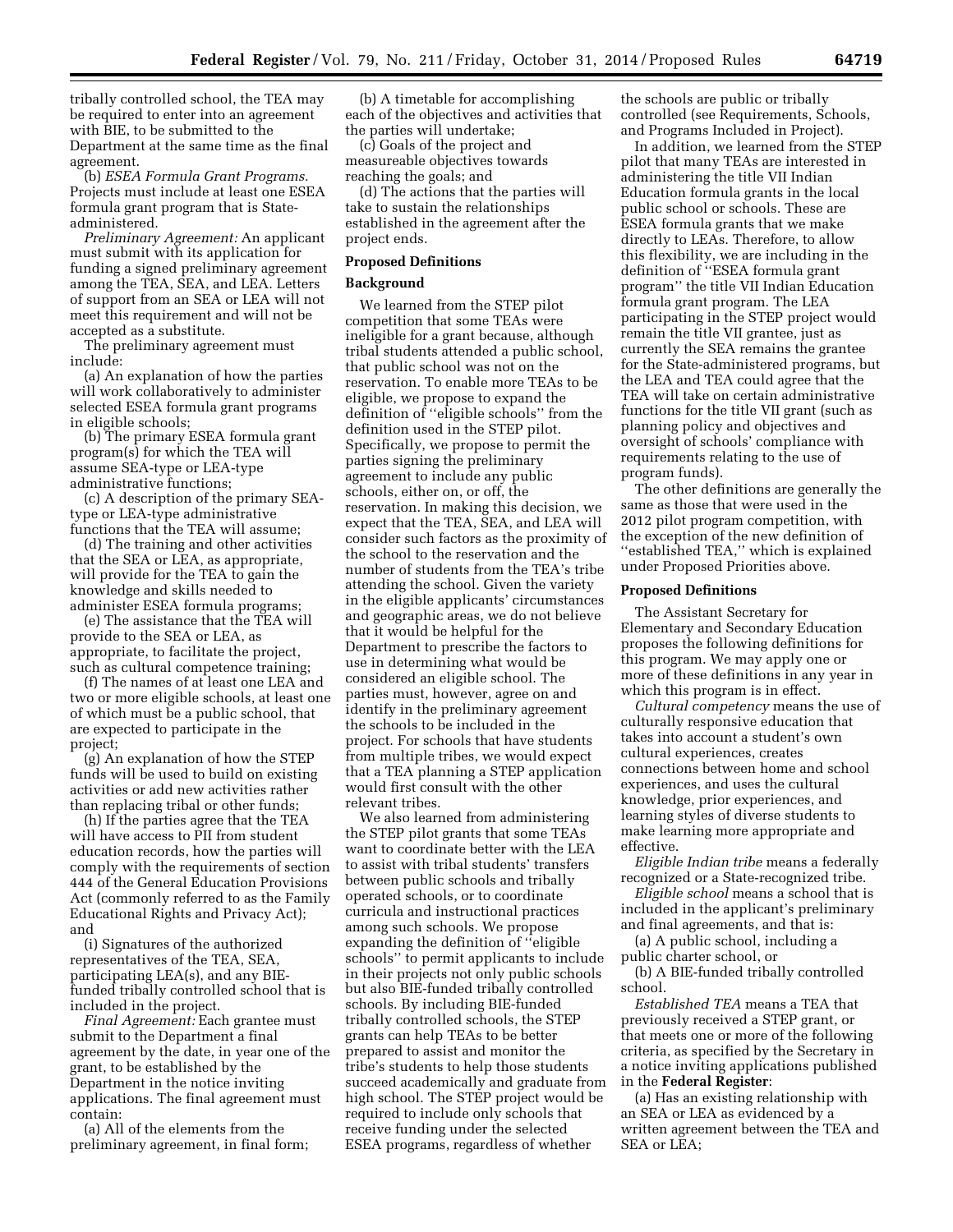(b) Has an existing tribal education code;

(c) Has administered at least one education program (for example, a tribally operated preschool or afterschool program) within the past five years;

(d) Has administered at least one Federal, State, local, or private grant within the past five years.

**Note:** For each competition, the Secretary will publish in the **Federal Register** the minimum number of criteria from this list (such as three out of four), or the specific criteria from this list that an established TEA must meet.

*ESEA formula grant program* means one of the following programs authorized under the Elementary and Secondary Education Act of 1965, as amended (ESEA), for which States or LEAs receive formula funding:

(a) Improving Academic Achievement of the Disadvantaged ((title I, part A);

(b) School Improvement Grants (Section 1003(g));

(c) Migrant Education (title I, part C); (d) Neglected and Delinquent State Grants (title I, part D);

(e) Improving Teacher Quality State Grants (title II, part A);

(f) English Learner Education State Grants (title III, part A);

(g) 21st Century Community Learning Centers (title IV, part B); and

(h) Indian Education Formula Grants (title VII, part A).

*LEA-type function* means the type of activities that LEAs typically conduct, such as direct provision of educational services to students, grant implementation, school district curriculum development and staff professional development pursuant to State guidelines, and data submissions.

*SEA-type function* means the type of activities that SEAs typically conduct, such as overall education policy development, supervision and monitoring of school districts, provision of technical assistance to districts, statewide curriculum development, collecting and analyzing performance data, and evaluating programs.

*Tribal educational agency (TEA)*  means the agency, department, or instrumentality of an eligible Indian tribe that is primarily responsible for supporting tribal students' elementary and secondary education, which may include early learning.

# **Proposed Selection Criteria**

# **Background**

The Department intends that the selection criteria used for competitions for STEP funds will ensure that STEP projects address the most critical needs of TEAs, SEAs, and LEAs in providing education for Indian youth.

The Department also expects that these selection criteria will help ensure that any projects that are funded under this program will be of high technical quality. Therefore, we are proposing specific factors that are unique to this program among the following selection criteria: Need for project; quality of project design; adequacy of resources; and quality of project personnel. We believe that these proposed selection criteria would help us better select applications for funding and improve the STEP program.

#### **Proposed Selection Criteria**

The Assistant Secretary for Elementary and Secondary Education proposes the following selection criteria for evaluating an application under this program. In any year in which this program is in effect, we may apply one or more of these criteria or sub-criteria, any of the selection criteria in 34 CFR 75.210, or any combination of these. In the notice inviting applications or the application package or both, we will announce the maximum possible points assigned to each criterion.

(a) *Need for project.* The Assistant Secretary considers the extent to which the goals and objectives in the preliminary agreement, including the TEA capacity-building activities, address identified educational needs of the Indian students to be served.

(b) *Quality of the project design.* The Assistant Secretary considers one or more of the following factors:

(1) The extent to which the proposed project would recognize and support tribal sovereignty.

(2) The extent to which the preliminary agreement defines goals, objectives, and outcomes of the proposed project that are likely to be achieved by the end of the project period.

(3) The extent to which the proposed project would build relationships and better communication among the TEA, SEA, and LEA, as well as families and communities, to the benefit of Indian students in the selected schools, including by enhancing the cultural competency of SEA and LEA staff.

(4) The extent to which the proposed project would enhance the capacity of the TEA to administer ESEA formula grants during the grant period and beyond.

(c) *Adequacy of resources.* The Assistant Secretary considers the extent to which:

(1) The TEA has established, prior to developing the preliminary agreement, a relationship with either the SEA or an

LEA that will enhance the likelihood of the project's success; and

(2) The use of STEP grant funds, as described in the proposed budget, supports the capacity-building activities that are needed to administer ESEA formula grants.

(d) *Quality of project personnel.* The Assistant Secretary considers the extent to which the proposed project director has experience in education and in administering Federal grants.

### **Final Priorities, Requirements, Definitions, and Selection Criteria**

We will announce the final priorities, requirements, definitions, and selection criteria in a notice in the **Federal Register**. We will determine the final priorities, requirements, definitions, and selection criteria after considering responses to this notice and other information available to the Department. This notice does not preclude us from proposing additional priorities, requirements, definitions, or selection criteria, subject to meeting applicable rulemaking requirements.

**Note:** This notice does not solicit applications. In any year in which we choose to use one or more of these priorities, requirements, definitions, or selection criteria, we will invite applications through a notice in the **Federal Register**.

#### **Executive Orders 12866 and 13563**

### *Regulatory Impact Analysis*

Under Executive Order 12866, the Secretary must determine whether this regulatory action is ''significant'' and, therefore, subject to the requirements of the Executive order and subject to review by the Office of Management and Budget (OMB). Section 3(f) of Executive Order 12866 defines a ''significant regulatory action'' as an action likely to result in a rule that may—

(1) Have an annual effect on the economy of \$100 million or more, or adversely affect a sector of the economy, productivity, competition, jobs, the environment, public health or safety, or State, local, or tribal governments or communities in a material way (also referred to as an ''economically significant'' rule);

(2) Create serious inconsistency or otherwise interfere with an action taken or planned by another agency;

(3) Materially alter the budgetary impacts of entitlement grants, user fees, or loan programs or the rights and obligations of recipients thereof; or

(4) Raise novel legal or policy issues arising out of legal mandates, the President's priorities, or the principles stated in the Executive order.

This proposed regulatory action is not a significant regulatory action subject to